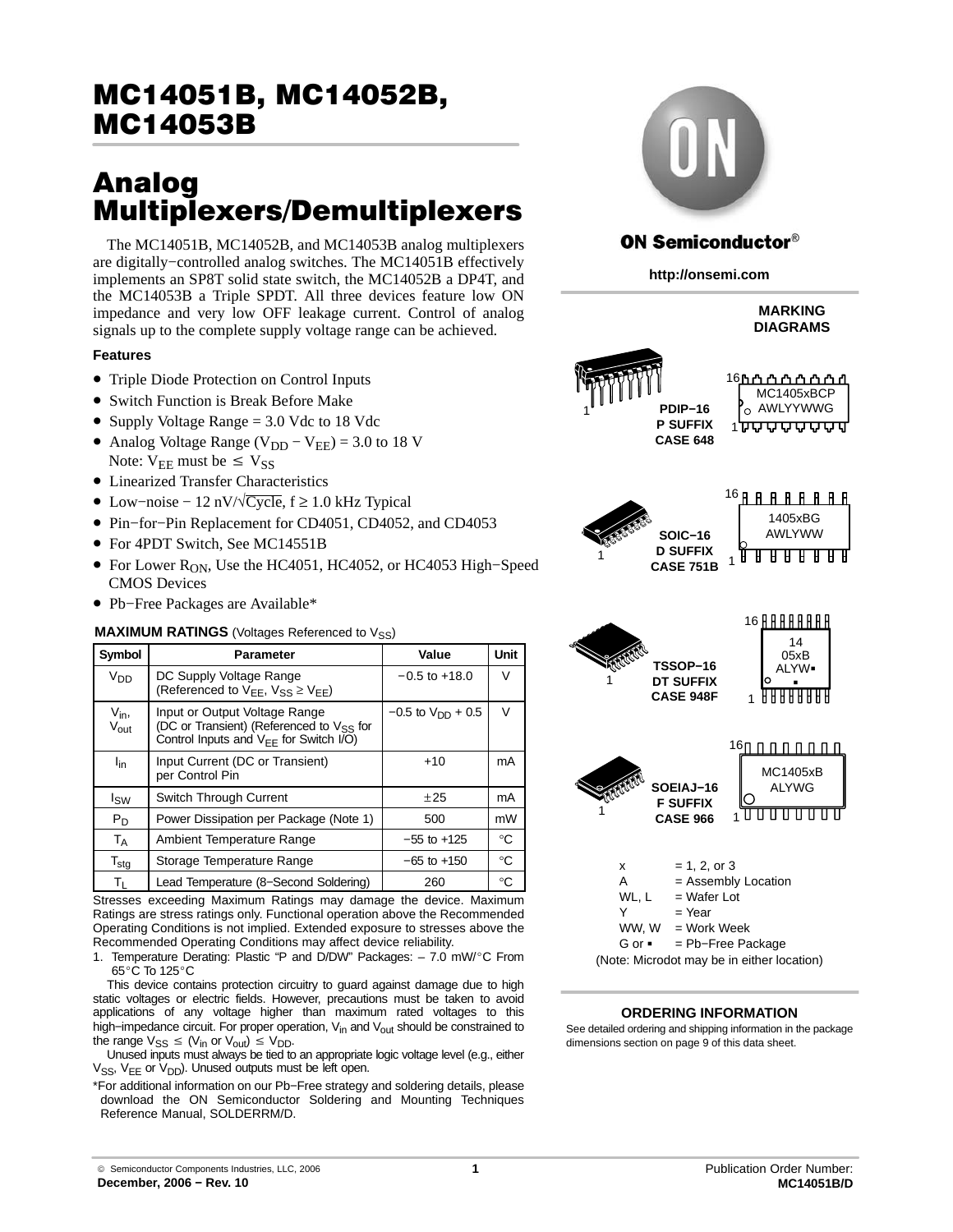

Note: Control Inputs referenced to V<sub>SS</sub>, Analog Inputs and Outputs reference to V<sub>EE</sub>. V<sub>EE</sub> must be  $\leq$  V<sub>SS</sub>.

**PIN ASSIGNMENT**

|                                           | <b>MC14051B</b> |    |                           |                    | <b>MC14052B</b> |                           |                   | <b>MC14053B</b> |                   |                    |
|-------------------------------------------|-----------------|----|---------------------------|--------------------|-----------------|---------------------------|-------------------|-----------------|-------------------|--------------------|
| $X4$ $\Pi$                                | 1●              |    | 16 $\Box$ V <sub>DD</sub> | Y0                 | 1∙              | 16 $\Box$ V <sub>DD</sub> | Y1                | 1●              |                   | 16 $\Box$ $V_{DD}$ |
| X6 ∏ 2                                    |                 | 15 | $\mathsf{L}$ X2           | Y2<br>$\Pi$ 2      |                 | 15 <b>∐</b> X2            | Y <sub>0</sub>    | П2              | 15 D Y            |                    |
| $X \mathbf{0}$ 3                          |                 |    | 14 D X1                   | YП                 | -3              | 14 D X1                   | Z1                | $\Box$ 3        | 14 D X            |                    |
| X7 []                                     | -4              | 13 | $\Box$ X0                 | Y3 □ 4             |                 | 13 D X                    | zΠ                | $\overline{4}$  |                   | 13 D X1            |
| X5 <b>[</b> 5                             |                 | 12 | $\Box$ X3                 | Y1 [ 1 5           |                 | 12 D X <sub>0</sub>       | Z0 [ 5            |                 |                   | 12 N X 0           |
| INH [] 6                                  |                 |    | 11 D A                    | INH $\prod$ 6      |                 | 11 $\Box$ X3              | INH $\Gamma$ 6    |                 | 11 <sup>D</sup> A |                    |
| $V_{EE}$ [] 7                             |                 |    | 10 $\Box$ B               | $V_{EE}$ 0 7       |                 | 10 D A                    | $V_{EE}$          | l 7             | 10 $\Box$ B       |                    |
| $\mathsf{V}_{\mathsf{SS}} \mathsf{\Pi}$ 8 |                 |    | $9$ $\Box$ $C$            | $V_{SS}$ $\prod$ 8 |                 | 9 [ B                     | $V_{SS}$ $\Box$ 8 |                 |                   | 9 ∐ C              |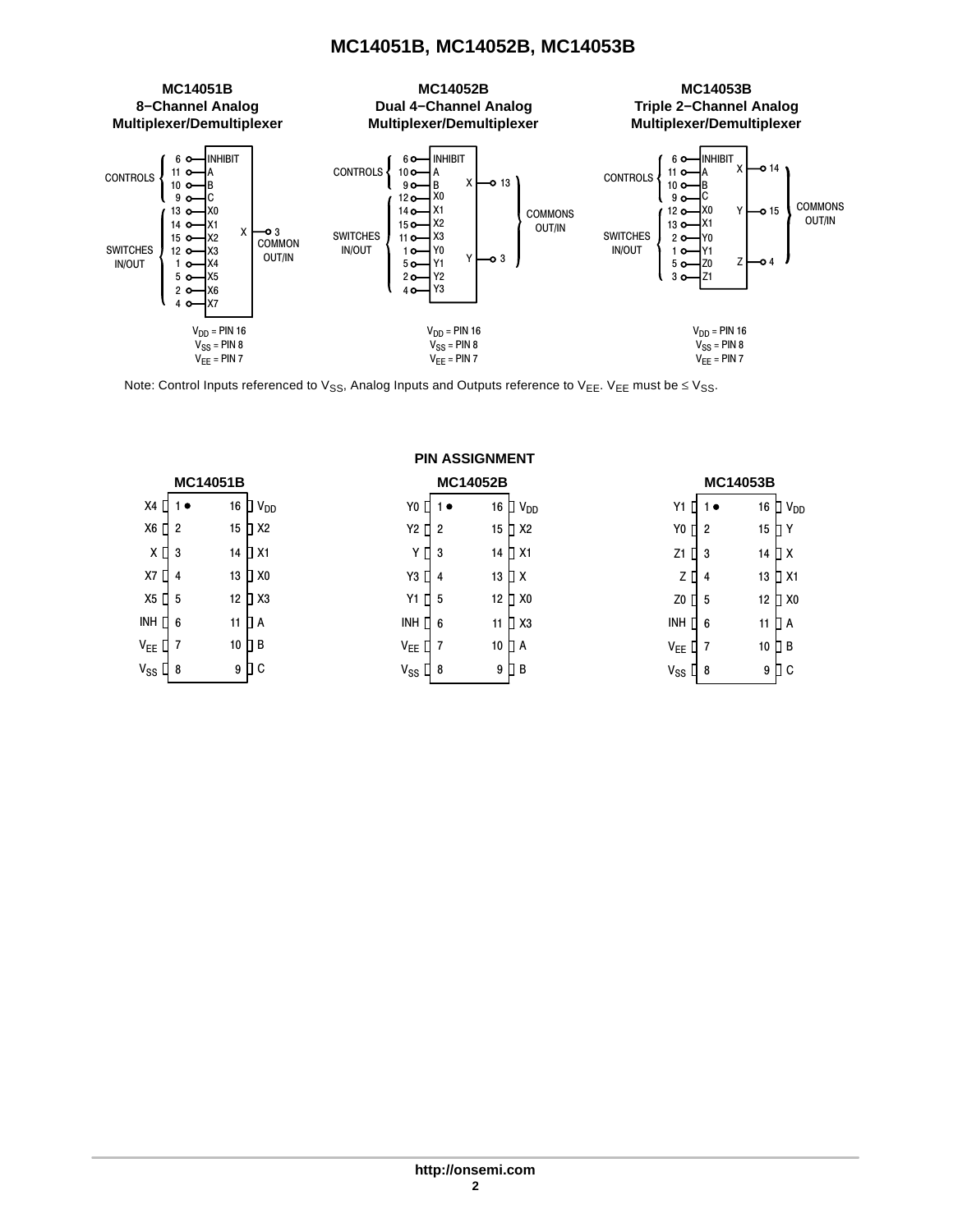#### ELECTRICAL CHARACTERISTICS

|                                                                                      |                       |                          |                                                                                                                                                          | $-55^{\circ}$ C                                                           |                                                                  | $25^{\circ}$ C                                                                   |                                                                                                       | $125^\circ$ C                                                                    |                                                                           |                                                                                  |          |
|--------------------------------------------------------------------------------------|-----------------------|--------------------------|----------------------------------------------------------------------------------------------------------------------------------------------------------|---------------------------------------------------------------------------|------------------------------------------------------------------|----------------------------------------------------------------------------------|-------------------------------------------------------------------------------------------------------|----------------------------------------------------------------------------------|---------------------------------------------------------------------------|----------------------------------------------------------------------------------|----------|
| Characteristic                                                                       | Symbol                | <b>V<sub>DD</sub></b>    | <b>Test Conditions</b>                                                                                                                                   | Min                                                                       | <b>Max</b>                                                       | Min                                                                              | <b>Typ</b><br>(Note 2)                                                                                | Max                                                                              | Min                                                                       | <b>Max</b>                                                                       | Unit     |
| <b>SUPPLY REQUIREMENTS (Voltages Referenced to VEE)</b>                              |                       |                          |                                                                                                                                                          |                                                                           |                                                                  |                                                                                  |                                                                                                       |                                                                                  |                                                                           |                                                                                  |          |
| Power Supply Voltage<br>Range                                                        | <b>V<sub>DD</sub></b> |                          | $V_{DD}$ – 3.0 $\geq$ $V_{SS}$ $\geq$ $V_{EE}$                                                                                                           | 3.0                                                                       | 18                                                               | 3.0                                                                              | $\qquad \qquad -$                                                                                     | 18                                                                               | 3.0                                                                       | 18                                                                               | V        |
| Quiescent Current Per<br>Package                                                     | l <sub>DD</sub>       | 5.0<br>10<br>15          | Control Inputs:<br>$V_{in} = V_{SS}$ or $V_{DD}$ ,<br>Switch I/O: $V_{EE} \le V_{I/O} \le$<br>$V_{DD}$ , and $\Delta V_{switch} \leq$<br>500 mV (Note 3) | $\overline{\phantom{0}}$<br>$\qquad \qquad -$<br>$\overline{\phantom{m}}$ | 5.0<br>10<br>20                                                  | $\overline{\phantom{0}}$<br>$\overline{\phantom{a}}$<br>$\overline{\phantom{0}}$ | 0.005<br>0.010<br>0.015                                                                               | 5.0<br>10<br>20                                                                  | $\qquad \qquad -$<br>$\overline{\phantom{0}}$<br>$\overline{\phantom{0}}$ | 150<br>300<br>600                                                                | μA       |
| <b>Total Supply Current</b><br>(Dynamic Plus<br>Quiescent, Per Package               | $I_{D(AV)}$           | 5.0<br>10<br>15          | $T_A = 25^\circ \text{C}$ only (The<br>channel component,<br>$(V_{in} - V_{out})/R_{on}$ , is<br>not included.)                                          |                                                                           | Typical                                                          |                                                                                  | $(0.07 \mu A/kHz)$ f + $I_{DD}$<br>$(0.20 \mu A/kHz)$ f + $I_{DD}$<br>$(0.36 \mu A/kHz)$ f + $I_{DD}$ |                                                                                  |                                                                           |                                                                                  | μA       |
| <b>CONTROL INPUTS - INHIBIT, A, B, C</b> (Voltages Referenced to $V_{SS}$ )          |                       |                          |                                                                                                                                                          |                                                                           |                                                                  |                                                                                  |                                                                                                       |                                                                                  |                                                                           |                                                                                  |          |
| Low-Level Input Voltage                                                              | $V_{IL}$              | 5.0<br>10<br>15          | $R_{on}$ = per spec,<br>$I_{off}$ = per spec                                                                                                             | $\qquad \qquad -$<br>$\qquad \qquad -$<br>$\qquad \qquad -$               | 1.5<br>3.0<br>4.0                                                | $\overline{\phantom{m}}$<br>$\overline{\phantom{0}}$<br>$\overline{\phantom{a}}$ | 2.25<br>4.50<br>6.75                                                                                  | 1.5<br>3.0<br>4.0                                                                | $\overline{\phantom{0}}$<br>$\overline{\phantom{0}}$<br>$\qquad \qquad -$ | 1.5<br>3.0<br>4.0                                                                | $\vee$   |
| High-Level Input Voltage                                                             | V <sub>IH</sub>       | 5.0<br>10<br>15          | $R_{on}$ = per spec,<br>$I_{off}$ = per spec                                                                                                             | 3.5<br>7.0<br>11                                                          | $\equiv$<br>$\overline{\phantom{a}}$<br>$\overline{\phantom{m}}$ | 3.5<br>7.0<br>11                                                                 | 2.75<br>5.50<br>8.25                                                                                  | $\overline{\phantom{0}}$<br>$\overline{\phantom{m}}$<br>$\overline{\phantom{0}}$ | 3.5<br>7.0<br>11                                                          | $\equiv$<br>$\overline{\phantom{m}}$<br>$\overline{\phantom{0}}$                 | $\vee$   |
| Input Leakage Current                                                                | $I_{in}$              | 15                       | $V_{in} = 0$ or $V_{DD}$                                                                                                                                 | $\overline{\phantom{m}}$                                                  | ± 0.1                                                            | $\overline{\phantom{a}}$                                                         | ±0.00001                                                                                              | ± 0.1                                                                            | $\overline{\phantom{0}}$                                                  | 1.0                                                                              | μA       |
| Input Capacitance                                                                    | $C_{in}$              | $\overline{\phantom{0}}$ |                                                                                                                                                          | $\overline{\phantom{0}}$                                                  | $\equiv$                                                         | $\equiv$                                                                         | 5.0                                                                                                   | 7.5                                                                              | -                                                                         | $\overline{\phantom{0}}$                                                         | pF       |
|                                                                                      |                       |                          | SWITCHES IN/OUT AND COMMONS OUT/IN - X, Y, Z (Voltages Referenced to VEE)                                                                                |                                                                           |                                                                  |                                                                                  |                                                                                                       |                                                                                  |                                                                           |                                                                                  |          |
| Recommended<br>Peak-to-Peak Voltage<br>Into or Out of the Switch                     | V <sub>1/O</sub>      |                          | Channel On or Off                                                                                                                                        | 0                                                                         | $V_{DD}$                                                         | 0                                                                                | $\qquad \qquad -$                                                                                     | V <sub>DD</sub>                                                                  | 0                                                                         | V <sub>DD</sub>                                                                  | $V_{PP}$ |
| Recommended Static or<br>Dynamic Voltage Across<br>the Switch (Note 3)<br>(Figure 5) | $\Delta V$ switch     | $\overline{\phantom{m}}$ | Channel On                                                                                                                                               | $\Omega$                                                                  | 600                                                              | $\mathbf 0$                                                                      | $\equiv$                                                                                              | 600                                                                              | $\Omega$                                                                  | 300                                                                              | mV       |
| <b>Output Offset Voltage</b>                                                         | V <sub>OO</sub>       | $\overline{\phantom{0}}$ | $V_{in} = 0$ V, No Load                                                                                                                                  | $\equiv$                                                                  | $\overline{\phantom{0}}$                                         | $\overline{\phantom{0}}$                                                         | 10                                                                                                    | $\overline{\phantom{0}}$                                                         | $\overline{\phantom{0}}$                                                  | $\overline{\phantom{0}}$                                                         | μV       |
| <b>ON Resistance</b>                                                                 | $R_{on}$              | 5.0<br>10<br>15          | $\Delta V_{switch} \leq 500$ mV<br>(Note 3) $V_{in} = V_{IL}$ or $V_{IH}$<br>(Control), and $V_{in}$ =<br>0 to $V_{DD}$ (Switch)                         | $\qquad \qquad -$<br>$\overline{\phantom{m}}$<br>$\qquad \qquad$          | 800<br>400<br>220                                                | $\overline{\phantom{m}}$<br>$\overline{\phantom{m}}$                             | 250<br>120<br>80                                                                                      | 1050<br>500<br>280                                                               | $\qquad \qquad -$<br>$\qquad \qquad -$                                    | 1200<br>520<br>300                                                               | Ω        |
| <b>ΔON Resistance Between</b><br>Any Two Channels in the<br>Same Package             | $\Delta R_{on}$       | 5.0<br>10<br>15          |                                                                                                                                                          | $\equiv$<br>$\qquad \qquad -$<br>$\overline{\phantom{0}}$                 | 70<br>50<br>45                                                   | $\overline{\phantom{m}}$<br>$\overline{\phantom{m}}$<br>$\overline{\phantom{m}}$ | 25<br>10<br>10                                                                                        | 70<br>50<br>45                                                                   | $\overline{\phantom{0}}$<br>$\qquad \qquad -$<br>$\qquad \qquad -$        | 135<br>95<br>65                                                                  | Ω        |
| Off-Channel Leakage<br>Current (Figure 10)                                           | $I_{off}$             | 15                       | $V_{in} = V_{IL}$ or $V_{IH}$<br>(Control) Channel to<br>Channel or Any One<br>Channel                                                                   | $\overline{\phantom{0}}$                                                  | ± 100                                                            | $\overline{\phantom{m}}$                                                         | ± 0.05                                                                                                | ± 100                                                                            | $\overline{\phantom{0}}$                                                  | ±1000                                                                            | nA       |
| Capacitance, Switch I/O                                                              | C <sub>I/O</sub>      | $\overline{\phantom{m}}$ | Inhibit = $V_{DD}$                                                                                                                                       | $\overline{\phantom{0}}$                                                  | $\equiv$                                                         | $\overline{\phantom{m}}$                                                         | 10                                                                                                    | $\overline{\phantom{0}}$                                                         | $\overline{\phantom{m}}$                                                  | $\overline{\phantom{m}}$                                                         | pF       |
| Capacitance, Common O/I                                                              | C <sub>O/I</sub>      |                          | Inhibit = $V_{DD}$<br>(MC14051B)<br>(MC14052B)<br>(MC14053B)                                                                                             | $\qquad \qquad -$<br>-<br>$\overline{\phantom{0}}$                        | $\overline{\phantom{0}}$<br>$\qquad \qquad -$                    | $\overline{\phantom{m}}$<br>$\overline{\phantom{m}}$                             | 60<br>32<br>17                                                                                        | $\qquad \qquad -$                                                                | -<br>-                                                                    | $\overline{\phantom{0}}$<br>$\overline{\phantom{m}}$<br>$\overline{\phantom{0}}$ | pF       |
| Capacitance, Feedthrough<br>(Channel Off)                                            | C <sub>I/O</sub>      | $\overline{\phantom{m}}$ | Pins Not Adjacent<br>Pins Adjacent                                                                                                                       | $\qquad \qquad -$                                                         | $\qquad \qquad -$                                                | $\overline{\phantom{m}}$                                                         | 0.15<br>0.47                                                                                          | -                                                                                | $\overline{\phantom{0}}$                                                  | $\overline{\phantom{m}}$                                                         | pF       |

3. For voltage drops across the switch ( $\Delta\rm{V}_{switch}$ ) > 600 mV ( > 300 mV at high temperature), excessive  $\rm{V}_{DD}$  current may be drawn, i.e. the current out of the switch may contain both V<sub>DD</sub> and switch input components. The reliability of the device will be unaffected unless the<br>Maximum Ratings are exceeded. (See first page of this data sheet.)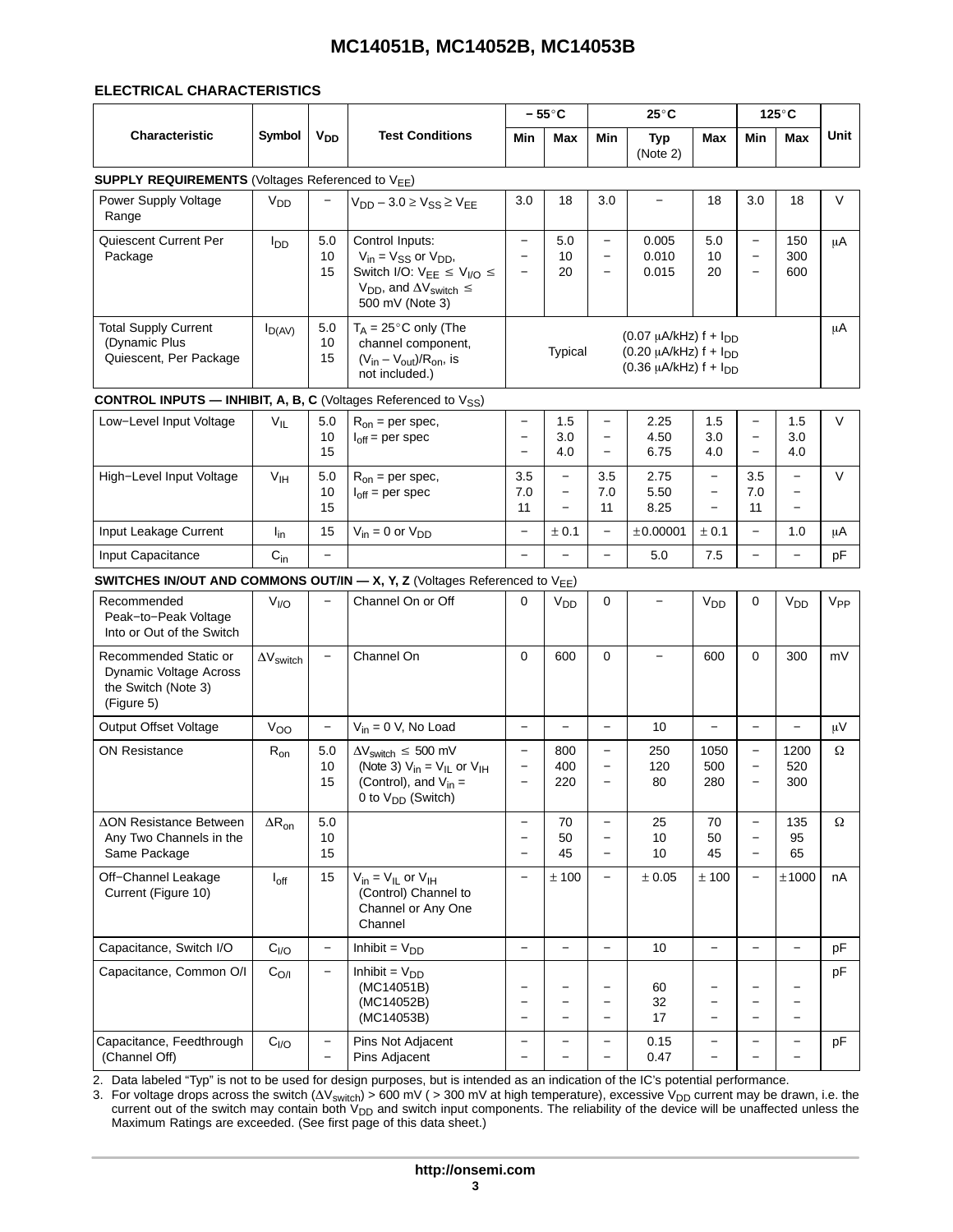| Characteristic                                                                                                                                                                                                          | Symbol                                                                       | $V_{DD} - V_{EE}$<br>Vdc | Typ (Note $5$ )<br><b>All Types</b> | Max                      | Unit |
|-------------------------------------------------------------------------------------------------------------------------------------------------------------------------------------------------------------------------|------------------------------------------------------------------------------|--------------------------|-------------------------------------|--------------------------|------|
| Propagation Delay Times (Figure 6)<br>Switch Input to Switch Output ( $R_1 = 10 \text{ k}\Omega$ )<br>MC14051                                                                                                           | t <sub>PLH</sub> , t <sub>PHL</sub>                                          |                          |                                     |                          | ns   |
| t <sub>PLH</sub> , t <sub>PHL</sub> = (0.17 ns/pF) $C_L$ + 26.5 ns<br>t <sub>PLH</sub> , t <sub>PHL</sub> = (0.08 ns/pF) $C_L$ + 11 ns<br>t <sub>PLH</sub> , t <sub>PHL</sub> = (0.06 ns/pF) $C_L$ + 9.0 ns             |                                                                              | 5.0<br>10<br>15          | 35<br>15<br>12                      | 90<br>40<br>30           |      |
| MC14052<br>t <sub>PLH</sub> , t <sub>PHL</sub> = (0.17 ns/pF) $C_L$ + 21.5 ns<br>t <sub>PLH</sub> , t <sub>PHL</sub> = (0.08 ns/pF) $C_L$ + 8.0 ns<br>t <sub>PLH</sub> , t <sub>PHL</sub> = (0.06 ns/pF) $C_L$ + 7.0 ns |                                                                              | 5.0<br>10<br>15          | 30<br>12<br>10                      | 75<br>30<br>25           | ns   |
| MC14053<br>t <sub>PLH</sub> , t <sub>PHL</sub> = (0.17 ns/pF) $C_L$ + 16.5 ns<br>t <sub>PLH</sub> , t <sub>PHL</sub> = (0.08 ns/pF) $C_L$ + 4.0 ns<br>$t_{PLH}$ , $t_{PHL}$ = (0.06 ns/pF) $C_L$ + 3.0 ns               |                                                                              | 5.0<br>10<br>15          | 25<br>8.0<br>6.0                    | 65<br>20<br>15           | ns   |
| Inhibit to Output ( $R_L$ = 10 k $\Omega$ , $V_{EE}$ = $V_{SS}$ )<br>Output "1" or "0" to High Impedance, or<br>High Impedance to "1" or "0" Level<br>MC14051B                                                          | t <sub>PHZ</sub> , t <sub>PLZ</sub> ,<br>t <sub>PZH</sub> , t <sub>PZL</sub> | 5.0                      | 350                                 | 700                      | ns   |
|                                                                                                                                                                                                                         |                                                                              | 10<br>15                 | 170<br>140                          | 340<br>280               |      |
| MC14052B                                                                                                                                                                                                                |                                                                              | 5.0<br>10<br>15          | 300<br>155<br>125                   | 600<br>310<br>250        | ns   |
| MC14053B                                                                                                                                                                                                                |                                                                              | 5.0<br>10<br>15          | 275<br>140<br>110                   | 550<br>280<br>220        | ns   |
| Control Input to Output ( $R_L = 10 k\Omega$ , $V_{EE} = V_{SS}$ )<br>MC14051B                                                                                                                                          | t <sub>PLH</sub> , t <sub>PHL</sub>                                          | 5.0<br>10<br>15          | 360<br>160<br>120                   | 720<br>320<br>240        | ns   |
| MC14052B                                                                                                                                                                                                                |                                                                              | 5.0<br>10<br>15          | 325<br>130<br>90                    | 650<br>260<br>180        | ns   |
| MC14053B                                                                                                                                                                                                                |                                                                              | 5.0<br>10<br>15          | 300<br>120<br>80                    | 600<br>240<br>160        | ns   |
| Second Harmonic Distortion<br>$(R_L = 10K\Omega, f = 1 kHz) V_{in} = 5 V_{PP}$                                                                                                                                          | $\overline{\phantom{m}}$                                                     | 10                       | 0.07                                | $\overline{\phantom{m}}$ | %    |
| Bandwidth (Figure 7)<br>$(R_L = 1 k\Omega, V_{in} = 1/2 (V_{DD} - V_{EE}) p - p, C_L = 50pF$<br>20 Log $(V_{\text{out}}/V_{\text{in}}) = -3$ dB)                                                                        | <b>BW</b>                                                                    | 10                       | 17                                  | $\qquad \qquad -$        | MHz  |
| Off Channel Feedthrough Attenuation (Figure 7)<br>$R_L = 1K\Omega$ , $V_{in} = 1/2$ ( $V_{DD} - V_{EE}$ ) p-p<br>$f_{in}$ = 4.5 MHz – MC14051B<br>$f_{in}$ = 30 MHz — MC14052B<br>$f_{in}$ = 55 MHz — MC14053B          | $\equiv$                                                                     | 10                       | $-50$                               |                          | dB   |
| Channel Separation (Figure 8)<br>$(R_L = 1 k\Omega, V_{in} = 1/2 (V_{DD} - V_{EE}) p - p,$<br>$f_{in}$ = 3.0 MHz                                                                                                        | $\overline{\phantom{0}}$                                                     | 10                       | $-50$                               |                          | dB   |
| Crosstalk, Control Input to Common O/I (Figure 9)<br>$(R_1 = 1 k\Omega, R_1 = 10 k\Omega)$<br>Control $t_{\text{TLH}} = t_{\text{THL}} = 20 \text{ ns}$ , Inhibit = $V_{SS}$ )                                          | $\overline{\phantom{m}}$                                                     | 10                       | 75                                  |                          | mV   |

4. The formulas given are for the typical characteristics only at 25°C.

5. Data labelled "Typ" is not lo be used for design purposes but In intended as an indication of the IC's potential performance.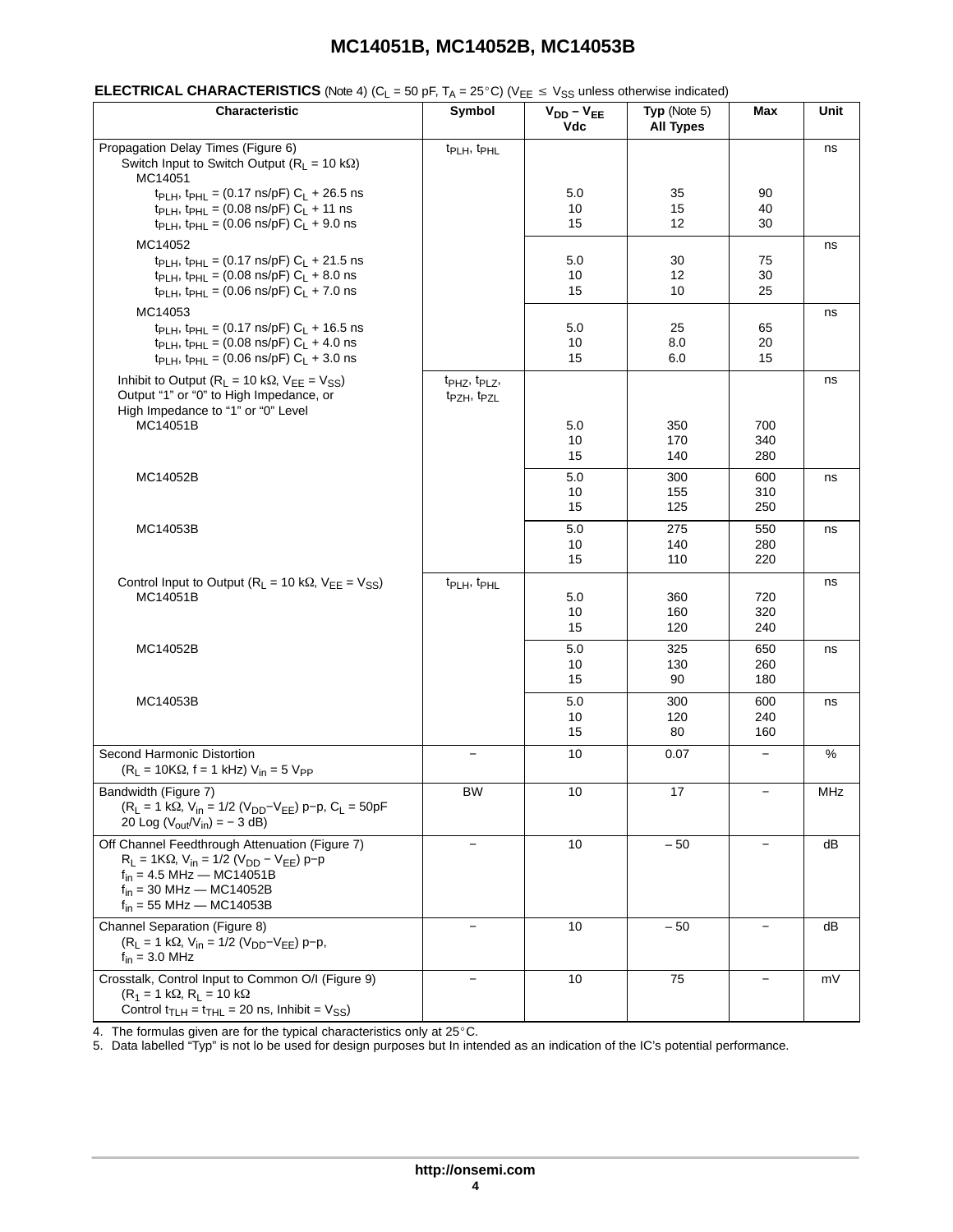

**Figure 1. Switch Circuit Schematic**

|                       | <b>TRUTH TABLE</b> |               |          |                  |    |                    |                |                 |                |
|-----------------------|--------------------|---------------|----------|------------------|----|--------------------|----------------|-----------------|----------------|
| <b>Control Inputs</b> |                    |               |          |                  |    |                    |                |                 |                |
|                       |                    | <b>Select</b> |          |                  |    | <b>ON Switches</b> |                |                 |                |
| <b>Inhibit</b>        | $\mathbf{C}^*$     | в             | A        | <b>MC14051B</b>  |    | <b>MC14052B</b>    |                | <b>MC14053B</b> |                |
| 0                     | 0                  | 0             | $\Omega$ | X <sub>0</sub>   | Y0 | X <sub>0</sub>     | Z <sub>0</sub> | Y0              | X0             |
| 0                     | 0                  | 0             | 1        | X <sub>1</sub>   | Υ1 | X <sub>1</sub>     | Z0             | Y0              | X <sub>1</sub> |
| 0                     | 0                  | 1             | 0        | X2               | Υ2 | X <sub>2</sub>     | Z0             | Υ1              | X <sub>0</sub> |
| $\Omega$              | 0                  | 1             | 1        | X <sub>3</sub>   | Y3 | X <sub>3</sub>     | Z <sub>0</sub> | Υ1              | X <sub>1</sub> |
| $\Omega$              | 1                  | 0             | $\Omega$ | X4               |    |                    | Z1             | Y0              | X <sub>0</sub> |
| 0                     | 1                  | O             | 1        | X <sub>5</sub>   |    |                    | 71             | Y٥              | X <sub>1</sub> |
| 0                     | 1                  | 1             | 0        | X <sub>6</sub>   |    |                    | 71             | Υ1              | X <sub>0</sub> |
| $\Omega$              | 1                  | 1             | 1        | X7               |    |                    | Ζ1             | Υ1              | X <sub>1</sub> |
| $\overline{a}$        | x                  | x             | x        | None<br>$\cdots$ |    | None               |                | None            |                |

\*Not applicable for MC14052

x = Don't Care







**Figure 2. MC14051B Functional Diagram**



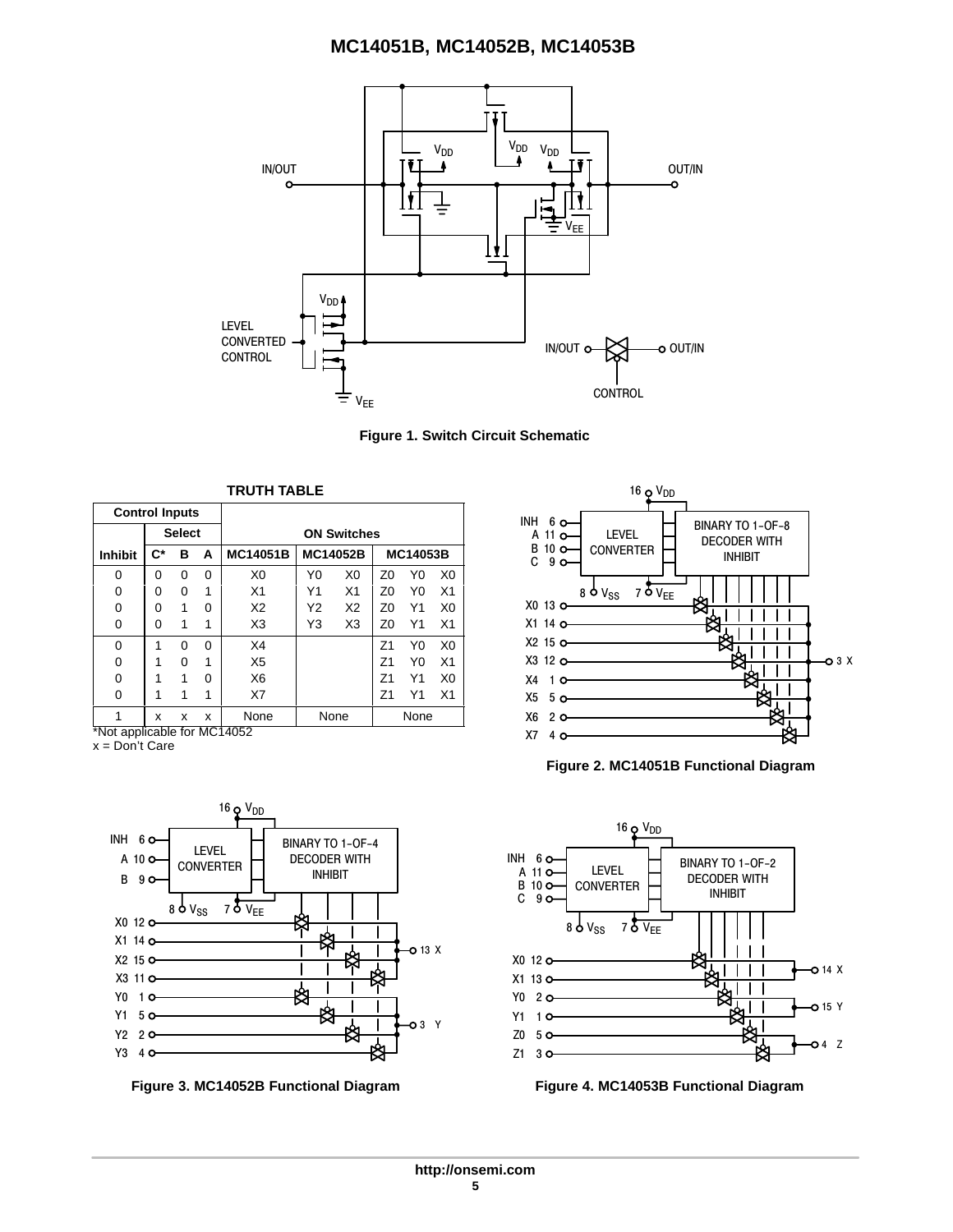# **TEST CIRCUITS**



Figure 5.  $\Delta$ V Across Switch



**Figure 6. Propagation Delay Times, Control and Inhibit to Output**

A, B, and C inputs used to turn ON or OFF the switch under test.



**Figure 7. Bandwidth and Off−Channel Feedthrough Attenuation**



**Figure 8. Channel Separation (Adjacent Channels Used For Setup)**





NOTE: See also Figures 7 and 8 in the MC14016B data sheet.



**Figure 10. Off Channel Leakage**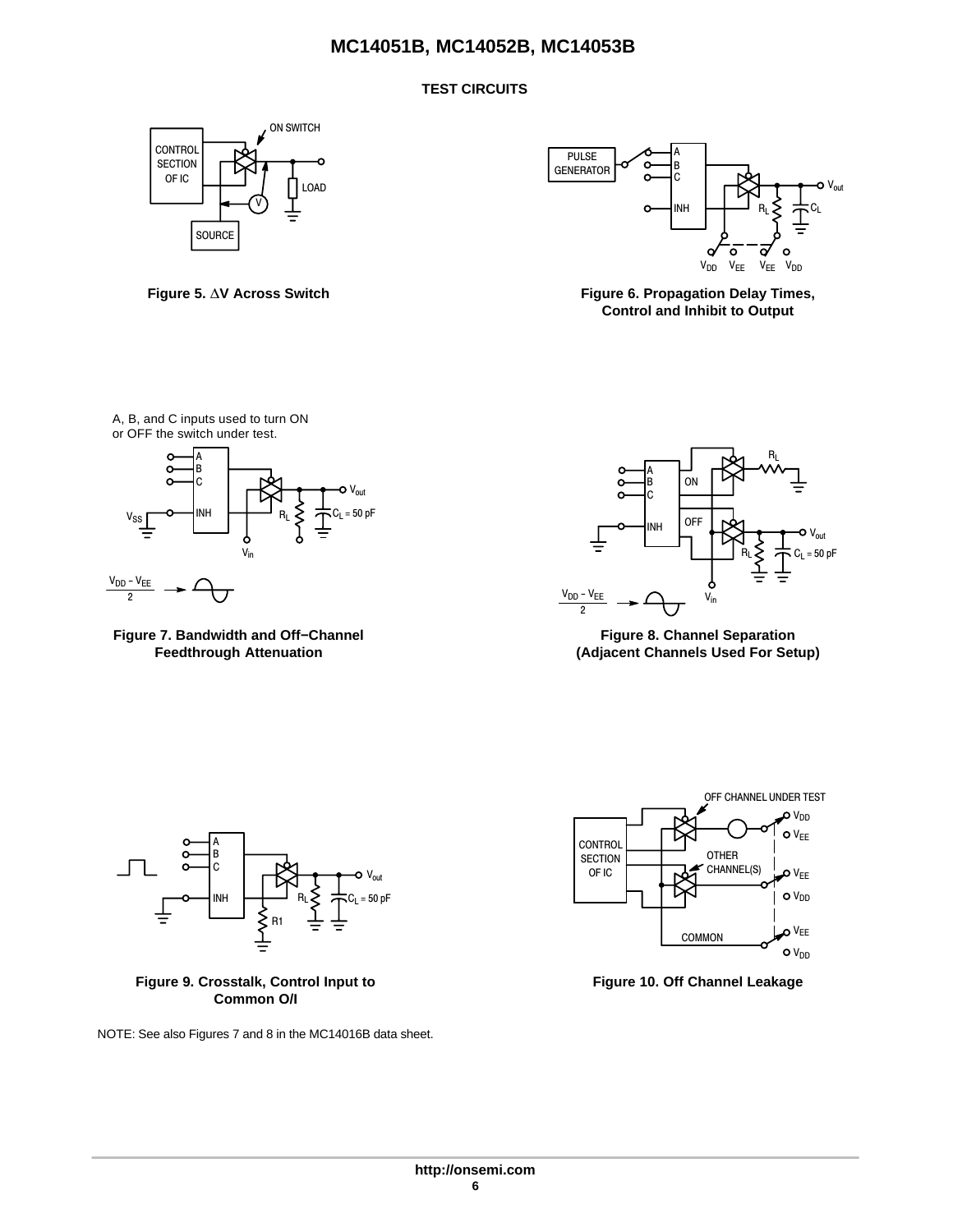

## **TYPICAL RESISTANCE CHARACTERISTICS**

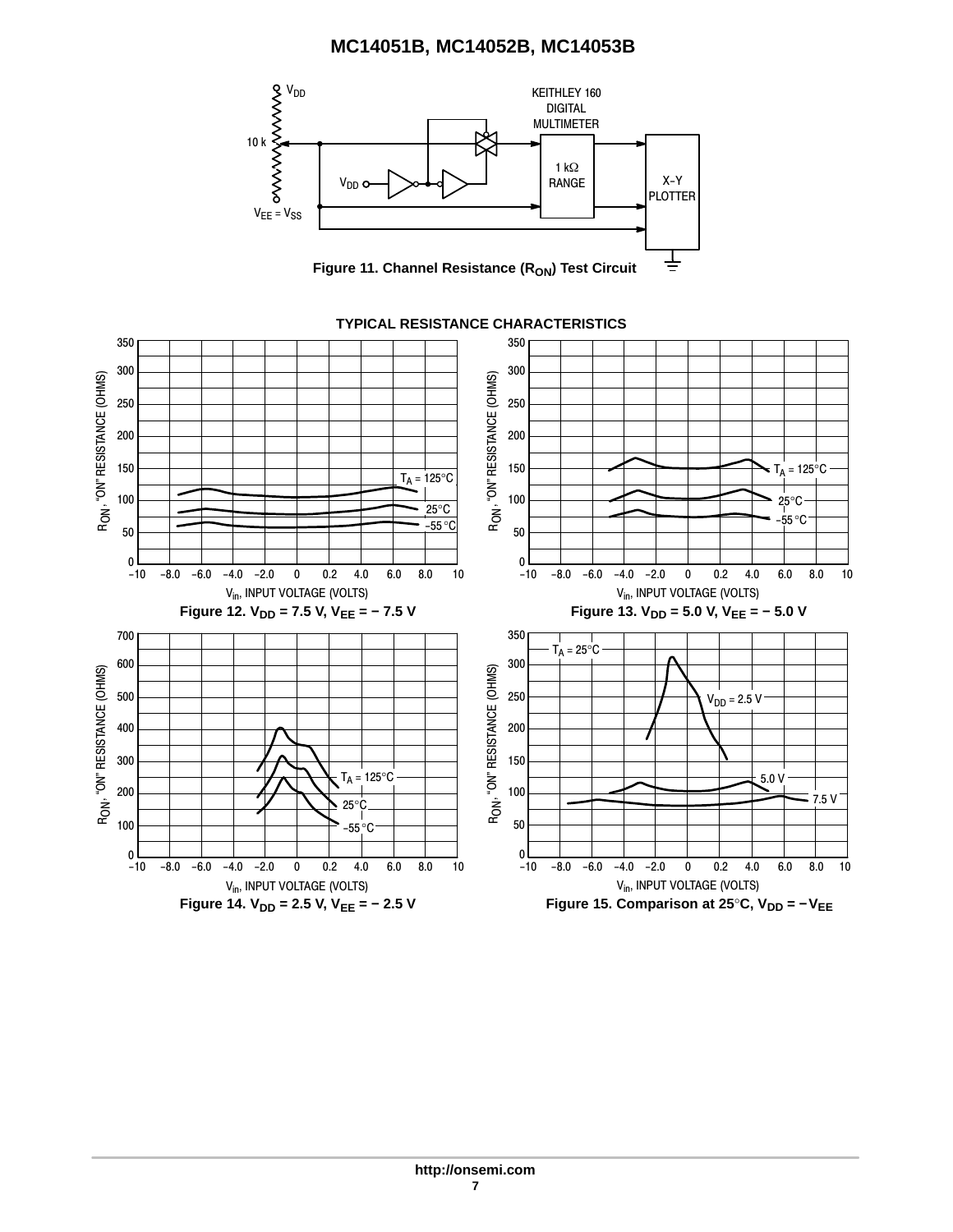#### **APPLICATIONS INFORMATION**

Figure A illustrates use of the on−chip level converter detailed in Figures 2, 3, and 4. The 0−to−5 V Digital Control signal is used to directly control a 9  $V_{p-p}$  analog signal.

The digital control logic levels are determined by  $V_{DD}$ and  $V_{SS}$ . The  $V_{DD}$  voltage is the logic high voltage; the  $V_{SS}$ voltage is logic low. For the example,  $V_{DD} = +5 V = logic$ high at the control inputs;  $V_{SS} = GND = 0$  V = logic low.

The maximum analog signal level is determined by  $V_{DD}$ and  $V_{EE}$ . The  $V_{DD}$  voltage determines the maximum recommended peak above  $V_{SS}$ . The  $V_{EE}$  voltage determines the maximum swing below  $V_{SS}$ . For the example,  $V_{DD} - V_{SS} = 5 V$  maximum swing above  $V_{SS}$ ;  $V_{SS} - V_{EE} = 5$  V maximum swing below  $V_{SS}$ . The example shows a  $\pm$  4.5 V signal which allows a 1/2 volt margin at each peak. If voltage transients above  $V_{DD}$  and/or below  $V_{EE}$  are anticipated on the analog channels, external diodes (Dx) are recommended as shown in Figure B. These diodes should be small signal types able to absorb the maximum anticipated current surges during clipping.

The *absolute* maximum potential difference between  $V_{DD}$  and  $V_{EE}$  is 18.0 V. Most parameters are specified up to 15 V which is the *recommended* maximum difference between  $V_{DD}$  and  $V_{EE}$ .

Balanced supplies are not required. However,  $V_{SS}$  must be greater than or equal to  $V_{EE}$ . For example,  $V_{DD} = +10$ V,  $V_{SS}$  = + 5 V, and  $V_{EE}$  – 3 V is acceptable. See the Table below.



**Figure B. External Germanium or Schottky Clipping Diodes**

# ÎÎÎÎÎÎÎÎÎÎÎÎÎÎÎÎÎÎÎÎÎÎÎÎÎ ÎÎÎÎÎÎÎÎÎÎÎÎÎÎÎÎÎÎÎÎÎÎÎÎÎ **POSSIBLE SUPPLY CONNECTIONS** ÎÎÎÎ

| $V_{DD}$<br>In Volts | $V_{SS}$<br>In Volts | $V_{EE}$<br>In Volts | <b>Control Inputs</b><br>Logic High/Logic Low<br>In Volts | <b>Maximum Analog Signal Range</b><br>In Volts |
|----------------------|----------------------|----------------------|-----------------------------------------------------------|------------------------------------------------|
| $+8$                 | 0                    | $-8$                 | $+8/0$                                                    | $+8$ to $-8 = 16$ V <sub>p-p</sub>             |
| $+5$                 | $\mathbf 0$          | $-12$                | $+5/0$                                                    | $+5$ to $-12 = 17$ V <sub>p-p</sub>            |
| $+5$                 | 0                    | $\Omega$             | $+5/0$                                                    | + 5 to 0 = 5 $V_{p-p}$                         |
| $+5$                 | 0                    | $-5$                 | $+5/0$                                                    | $+5$ to $-5 = 10$ V <sub>p-p</sub>             |
| $+10$                | $+5$                 | $-5$                 | $+10/ + 5$                                                | $+10$ to $-5 = 15$ V <sub>p-p</sub>            |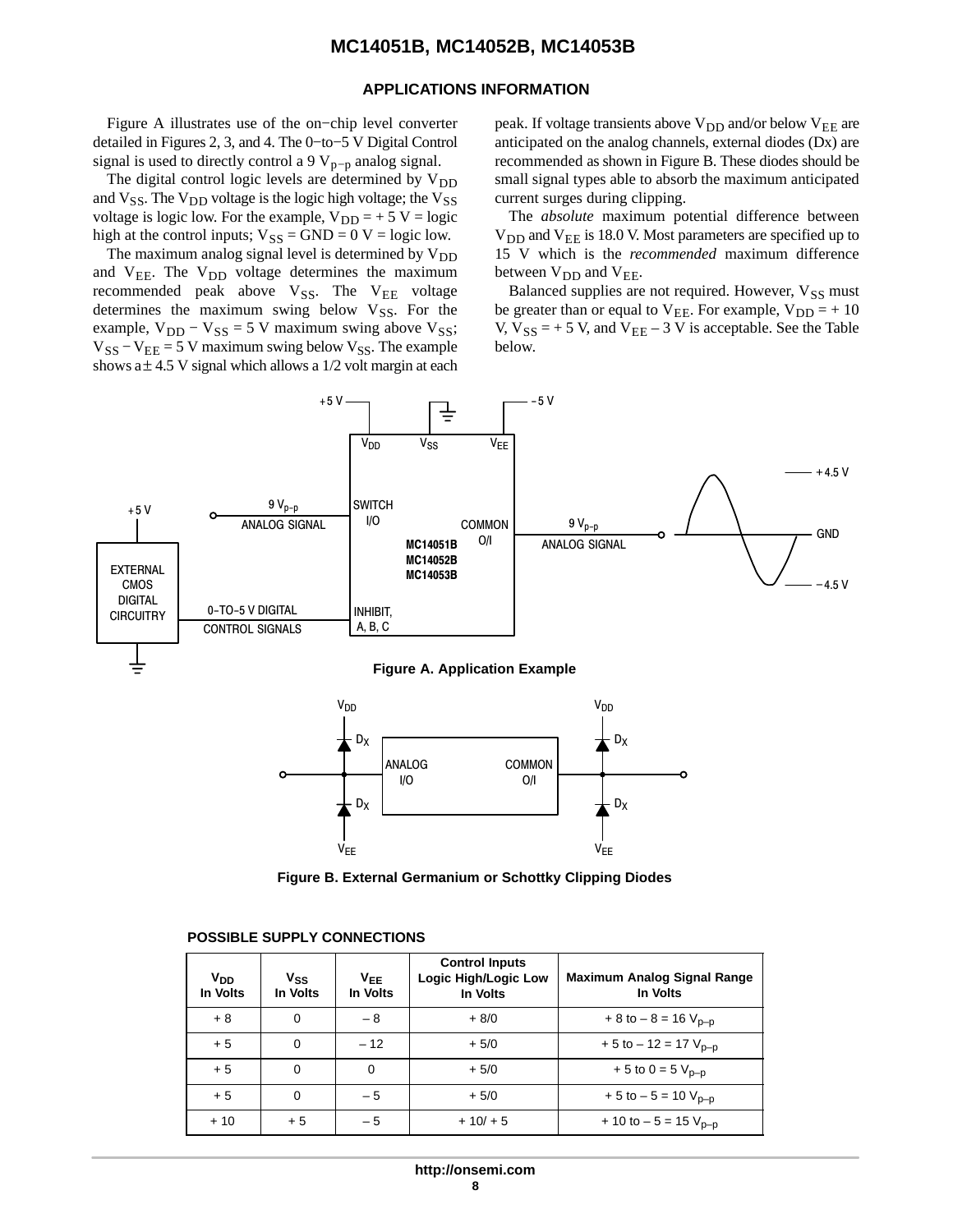#### <span id="page-8-0"></span>**ORDERING INFORMATION**

| <b>Device</b> | Package                            | Shipping <sup>+</sup> |
|---------------|------------------------------------|-----------------------|
| MC14051BCP    | PDIP-16                            | 500 Units / Rail      |
| MC14051BCPG   | $\overline{P}$ DIP-16<br>(Pb-Free) | 500 Units / Rail      |
| MC14051BD     | SOIC-16                            | 48 Units / Rail       |
| MC14051BDG    | $SOIC-16$<br>(Pb-Free)             | 48 Units / Rail       |
| MC14051BDR2   | SOIC-16                            | 2500 / Tape & Reel    |
| MC14051BDR2G  | SOIC-16<br>(Pb-Free)               | 2500 / Tape & Reel    |
| MC14051BDTR2  | TSSOP-16*                          | 2500 / Tape & Reel    |
| MC14051BDTR2G | TSSOP-16*                          | 2500 / Tape & Reel    |
| MC14051BF     | SOEIAJ-16                          | 50 Units / Rail       |
| MC14051BFG    | SOEIAJ-16<br>(Pb-Free)             | 50 Units / Rail       |
| MC14051BFEL   | SOEIAJ-16                          | 2000 / Tape & Reel    |
| MC14051BFELG  | SOEIAJ-16<br>(Pb-Free)             | 2000 / Tape & Reel    |
| MC14052BCP    | PDIP-16                            | 500 Units / Rail      |
| MC14052BCPG   | $\overline{P}$ DIP-16<br>(Pb-Free) | 500 Units / Rail      |
| MC14052BD     | SOIC-16                            | 48 Units / Rail       |
| MC14052BDG    | $SOIC-16$<br>(Pb-Free)             | 48 Units / Rail       |
| MC14052BDR2   | SOIC-16                            | 2500 / Tape & Reel    |
| MC14052BDR2G  | SOIC-16<br>(Pb-Free)               | 2500 / Tape & Reel    |
| MC14052BDTR2  | TSSOP-16*                          | 2500 / Tape & Reel    |
| MC14052BDTR2G | TSSOP-16*                          | 2500 / Tape & Reel    |
| MC14052BF     | SOEIAJ-16                          | 50 Units / Rail       |
| MC14052BFG    | SOEIAJ-16<br>(Pb-Free)             | 50 Units / Rail       |
| MC14052BFEL   | SOEIAJ-16                          | 2000 / Tape & Reel    |
| MC14052BFELG  | SOEIAJ-16<br>(Pb-Free)             | 2000 / Tape & Reel    |
| MC14053BCP    | PDIP-16                            | 500 Units / Rail      |
| MC14053BCPG   | PDIP-16<br>(Pb-Free)               | 500 Units / Rail      |
| MC14053BD     | <b>SOIC-16</b>                     | 48 Units / Rail       |
| MC14053BDG    | SOIC-16<br>(Pb-Free)               | 48 Units / Rail       |
| MC14053BDR2   | <b>SOIC-16</b>                     | 2500 / Tape & Reel    |
| MC14053BDR2G  | <b>SOIC-16</b><br>(Pb-Free)        | 2500 / Tape & Reel    |
| MC14053BDTR2  | TSSOP-16*                          | 2500 / Tape & Reel    |
| MC14053BDTR2G | TSSOP-16*                          | 2500 / Tape & Reel    |
| MC14053BF     | SOEIAJ-16                          | 50 Units / Rail       |
| MC14053BFG    | SOEIAJ-16<br>(Pb-Free)             | 50 Units / Rail       |
| MC14053BFEL   | SOEIAJ-16                          | 2000 / Tape & Reel    |
| MC14053BFELG  | SOEIAJ-16<br>(Pb-Free)             | 2000 / Tape & Reel    |

†For information on tape and reel specifications, including part orientation and tape sizes, please refer to our Tape and Reel Packaging Specifications Brochure, BRD8011/D.

\*This package is inherently Pb−Free.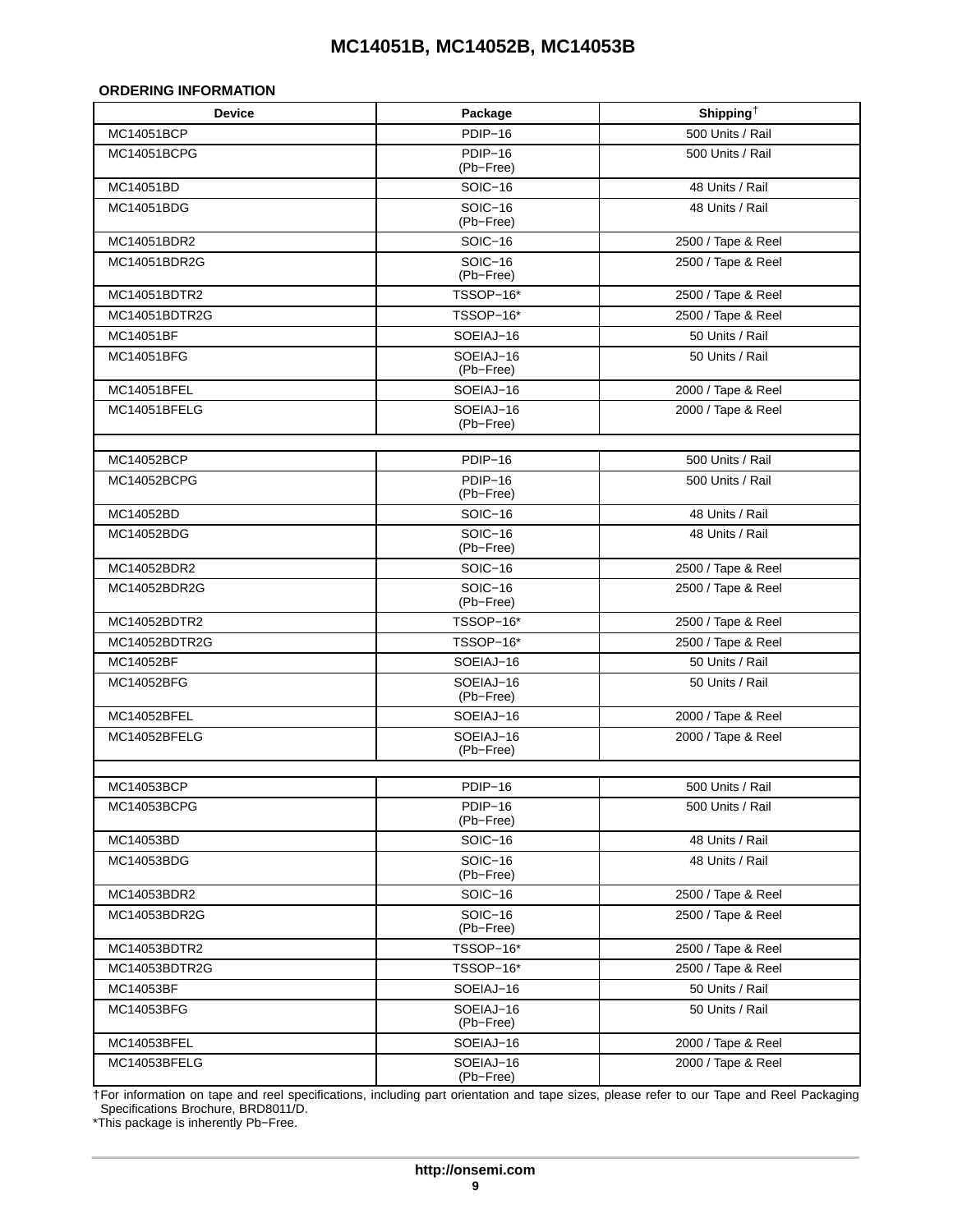#### **PACKAGE DIMENSIONS**

**PDIP−16 P SUFFIX** PLASTIC DIP PACKAGE CASE 648−08 ISSUE T



NOTES:

- 1. DIMENSIONING AND TOLERANCING PER
- 
- ANSI Y14.5M, 1982. 2. CONTROLLING DIMENSION: INCH. 3. DIMENSION L TO CENTER OF LEADS WHEN FORMED PARALLEL.
- 4. DIMENSION B DOES NOT INCLUDE
- MOLD FLASH.
- 5. ROUNDED CORNERS OPTIONAL.

|     |             | <b>INCHES</b> |             | <b>MILLIMETERS</b> |
|-----|-------------|---------------|-------------|--------------------|
| DIM | <b>MIN</b>  | MAX           | <b>MIN</b>  | <b>MAX</b>         |
| А   | 0.740       | 0.770         | 18.80       | 19.55              |
| в   | 0.250       | 0.270         | 6.35        | 6.85               |
| C   | 0.145       | 0.175         | 3.69        | 4.44               |
| D   | 0.015       | 0.021         | 0.39        | 0.53               |
| F   | 0.040       | 0.70          | 1.02        | 1.77               |
| G   |             | 0.100 BSC     | 2.54 BSC    |                    |
| н   |             | 0.050 BSC     | 1.27 BSC    |                    |
| J   | 0.008       | 0.015         | 0.21        | 0.38               |
| κ   | 0.110       | 0.130         | 2.80        | 3.30               |
|     | 0.295       | 0.305         | 7.50        | 7.74               |
| М   | $0^{\circ}$ | $10^{\circ}$  | $0^{\circ}$ | $10^{\circ}$       |
| s   | 0.020       | 0.040         | 0.51        | 1.01               |

**SOIC−16 D SUFFIX** PLASTIC SOIC PACKAGE CASE 751B−05 ISSUE J



- NOTES: 1. DIMENSIONING AND TOLERANCING PER ANSI Y14.5M, 1982. 2. CONTROLLING DIMENSION: MILLIMETER.
- 
- 3. DIMENSIONS A AND B DO NOT INCLUDE MOLD PROTRUSION. 4. MAXIMUM MOLD PROTRUSION 0.15 (0.006)
- PER SIDE. 5. DIMENSION D DOES NOT INCLUDE DAMBAR
- PROTRUSION. ALLOWABLE DAMBAR<br>PROTRUSION SHALL BE 0.127 (0.005) TOTAL<br>IN EXCESS OF THE D DIMENSION AT<br>MAXIMUM MATERIAL CONDITION.

|     |             | <b>MILLIMETERS</b> | <b>INCHES</b> |           |  |  |
|-----|-------------|--------------------|---------------|-----------|--|--|
| DIM | <b>MIN</b>  | MAX                | <b>MIN</b>    | MAX       |  |  |
| A   | 9.80        | 10.00              | 0.386         | 0.393     |  |  |
| в   | 3.80        | 4.00               | 0.150         | 0.157     |  |  |
| C   | 1.35        | 1.75               | 0.054         | 0.068     |  |  |
| D   | 0.35        | 0.49               | 0.014         | 0.019     |  |  |
| F   | 0.40        | 1.25               | 0.016         | 0.049     |  |  |
| G   |             | 1.27 BSC           |               | 0.050 BSC |  |  |
| J   | 0.19        | 0.25               | 0.008         | 0.009     |  |  |
| Κ   | 0.10        | 0.25               | 0.004         | 0.009     |  |  |
| M   | $0^{\circ}$ | $7^\circ$          | $0^{\circ}$   | $7^\circ$ |  |  |
| P   | 5.80        | 6.20               | 0.229         | 0.244     |  |  |
| R   | 0.25        | 0.50               | 0.010         | 0.019     |  |  |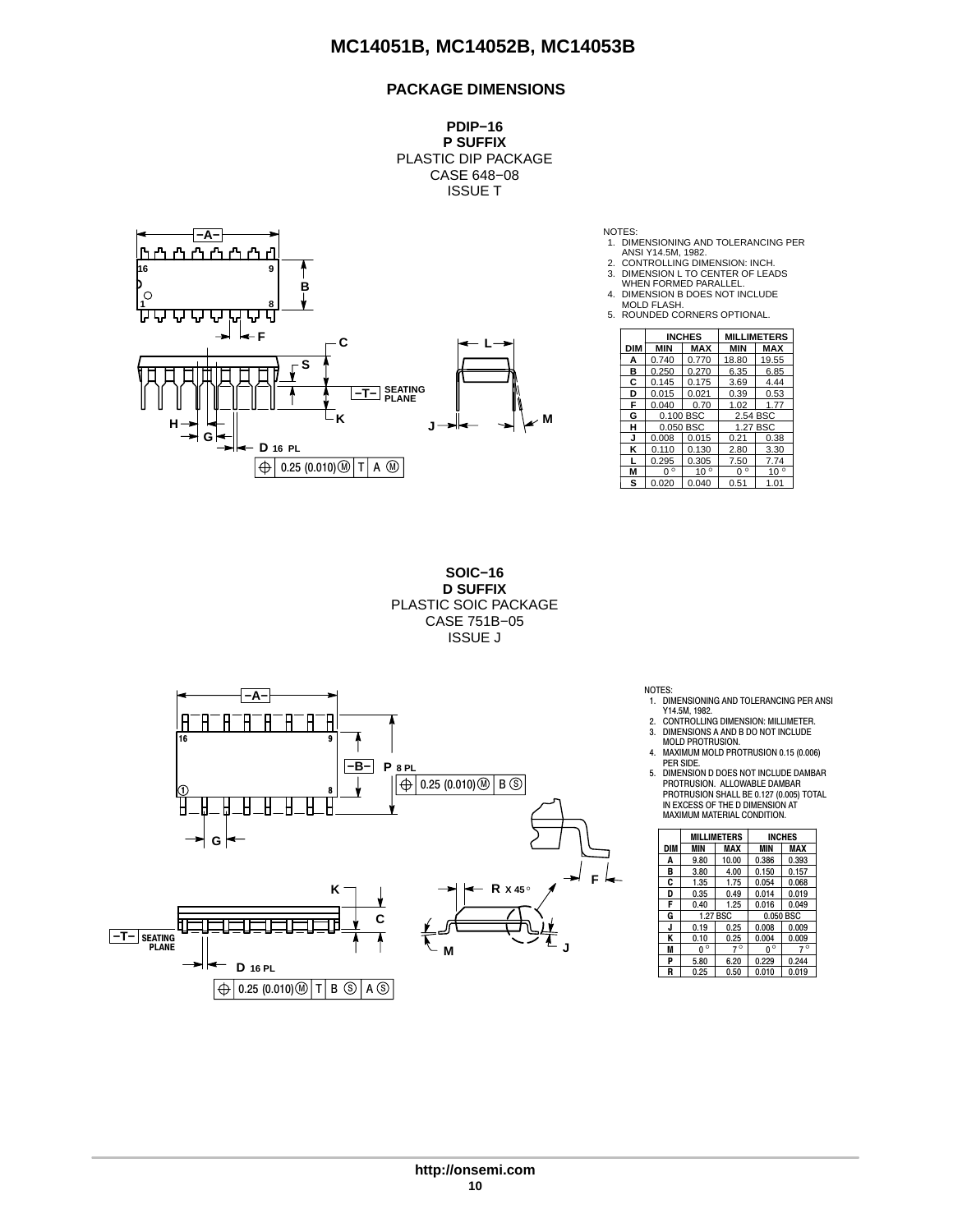# **PACKAGE DIMENSIONS**





**DIM MIN MAX MIN MAX**<br> **A** 4.90 5.10 0.193 0.200<br> **B** 4.30 4.50 0.169 0.177 **MILLIMETERS INCHES** 4.90 5.10 0.193 0.200<br>4.30 4.50 0.169 0.177 **B** 4.30 4.50 0.169 0.177<br> **C** --- 1.20 --- 0.047<br> **D** 0.05 0.15 0.002 0.006 <u><sup>−−−</sup> 1.20 −−− 0.047<br>0.05 0.15 0.002 0.006</u> **D** 0.05 0.15 0.002 0.006<br>**F** 0.50 0.75 0.020 0.030 **F** 0.50 0.75 0.020 0.030<br>**G** 0.65 BSC 0.026 BSC **G** 0.65 BSC **H** 0.18 0.28 0.007 0.011<br>**J** 0.09 0.20 0.004 0.008<br>**J1** 0.09 0.16 0.004 0.006 **J** 0.09 0.20 0.004 0.008 **J1** 0.09 0.16 0.004 0.006<br> **K** 0.19 0.30 0.007 0.012<br> **K1** 0.19 0.25 0.007 0.010 0.007 0.012 **K1** 0.19 0.25 0.007 0.010<br>**L** 6.40 BSC 0.252 BSC **L** 6.40 BSC 0.252 BSC<br>M 0.2 8 **M** 0  $\circ$  8 0 0 8 REFERENCE ONLY. 7. DIMENSION A AND B ARE TO BE DETERMINED AT DATUM PLANE −W−. 6.40 BSC --

(0.003) TOTAL IN EXCESS OF THE K DIMENSION AT MAXIMUM MATERIAL



**http://onsemi.com 11**